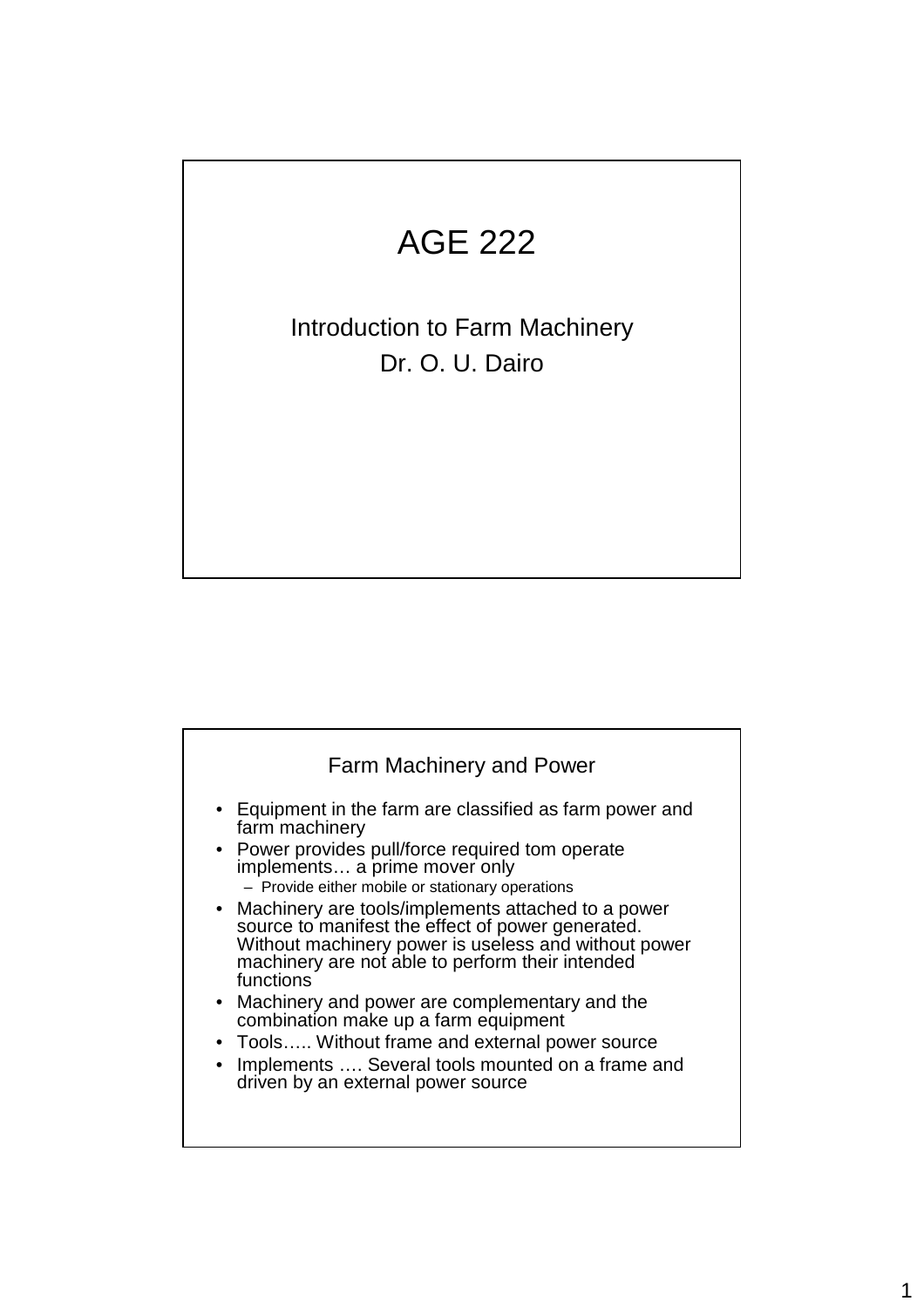

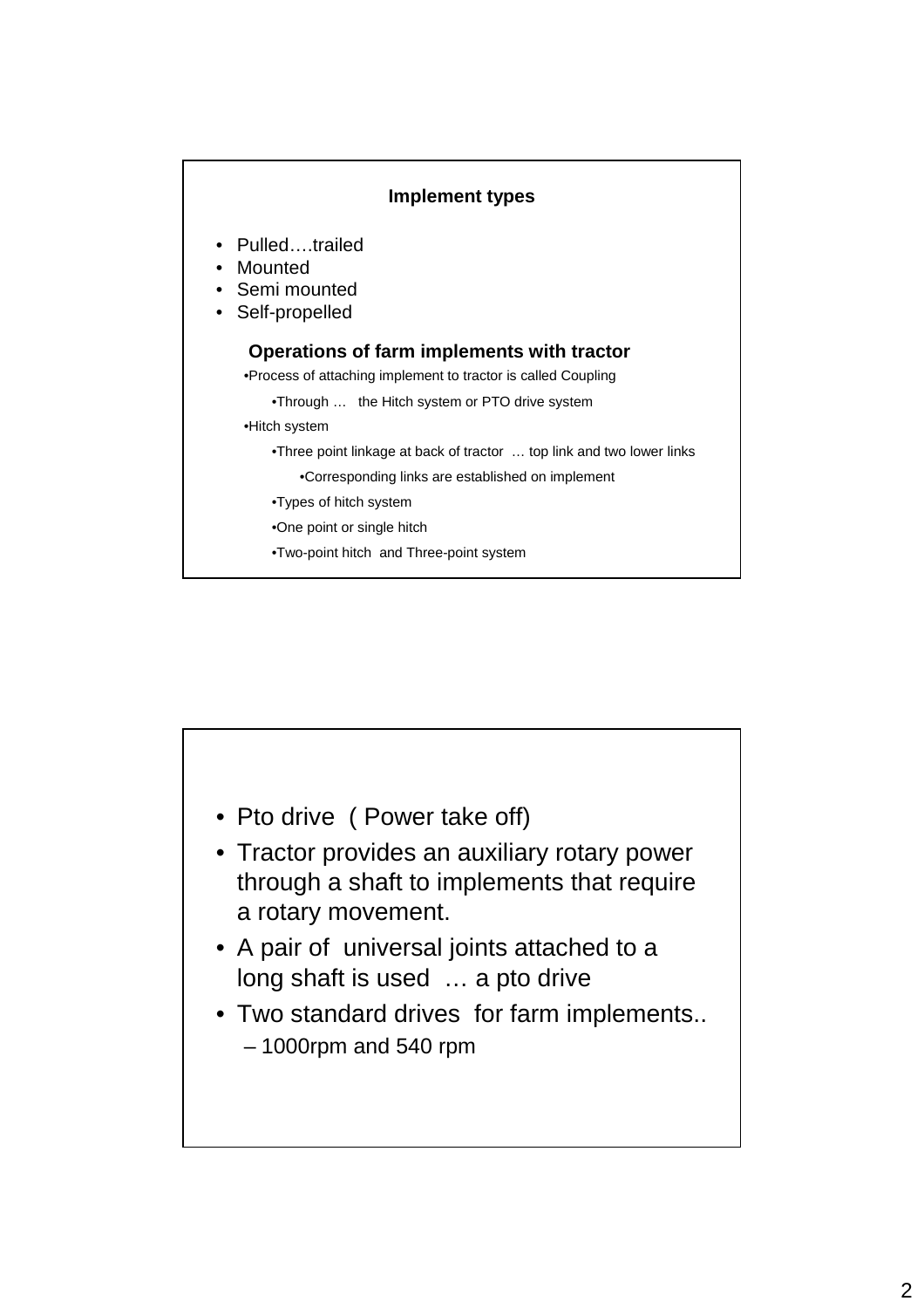

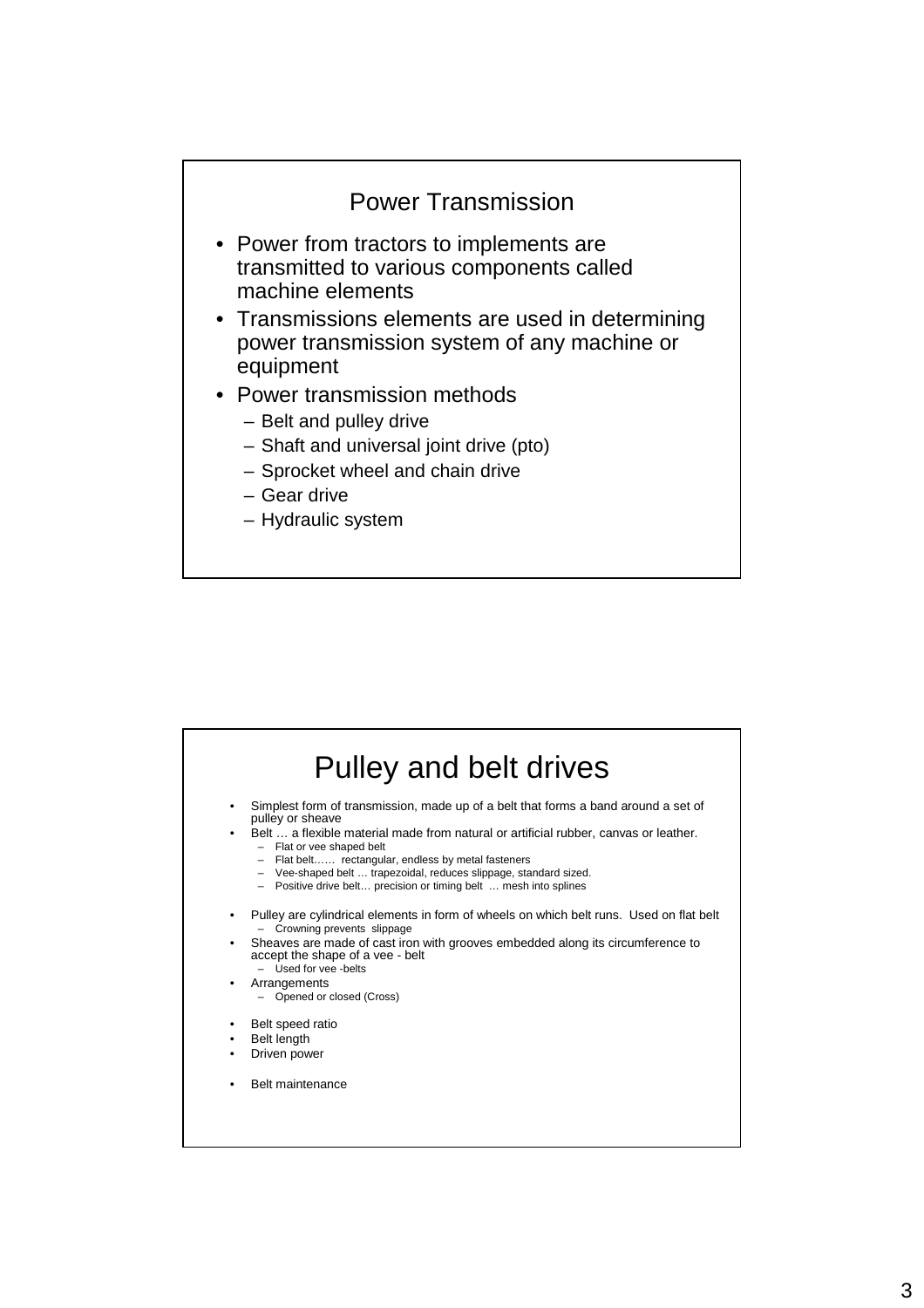



- Chain drive consist of endless chain whose links are designed to engage the tooth of a heeled sprocket
- Chain
- Sprocket
- Lubrication is essential
- Avoid excessive tension
- No creep
- Distance not restricted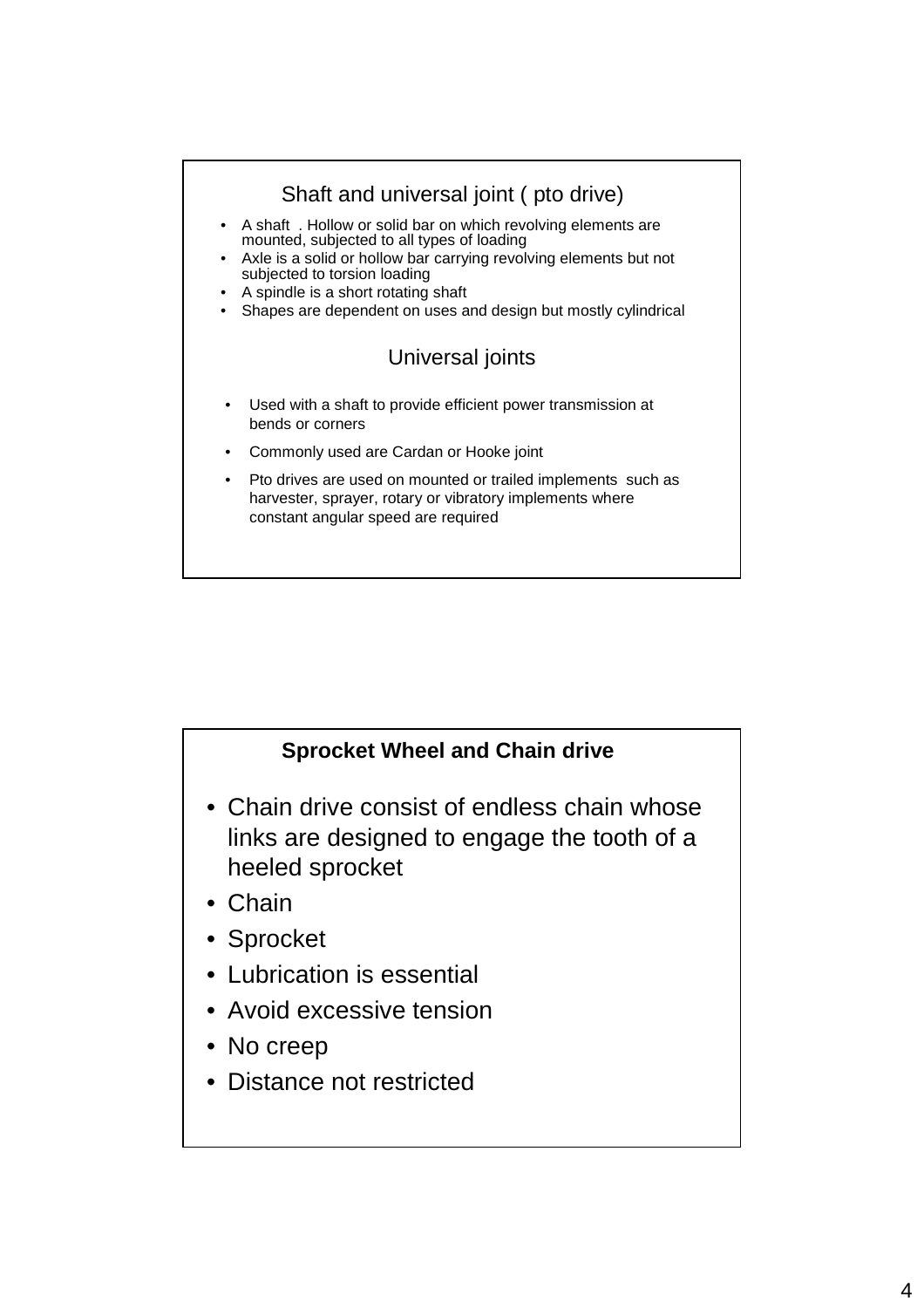

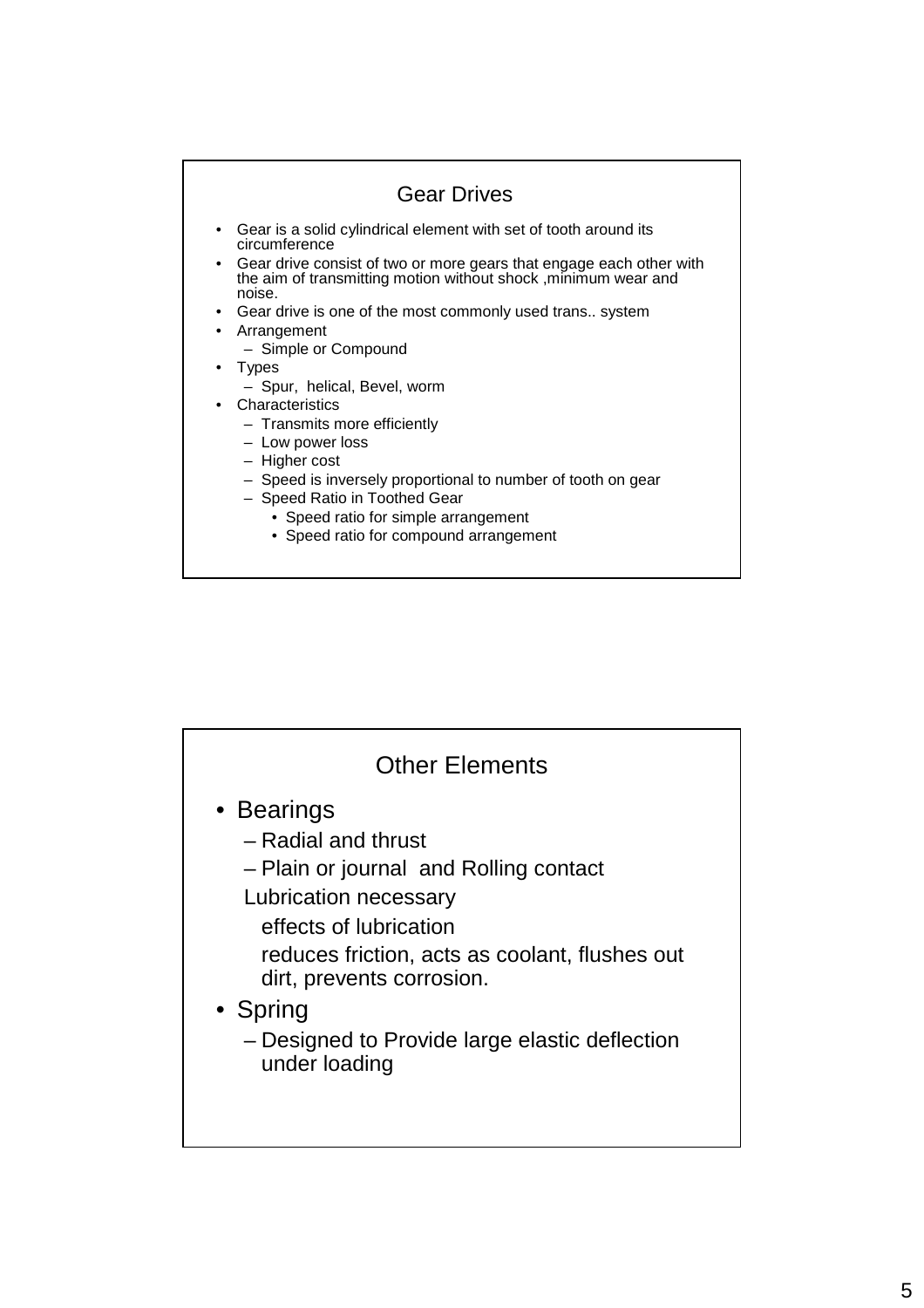## Hydraulic system

- Method of transmitting motion through a fluid medium from a power source to a machine or component
- Allows transmission to a remote or inaccessible sections of a machine
- Makes it easier to convert rotary motion to other forms of motion
- Basic components are pump, actuator, connector, valves, sump, fluid, filters, lines, couplers.